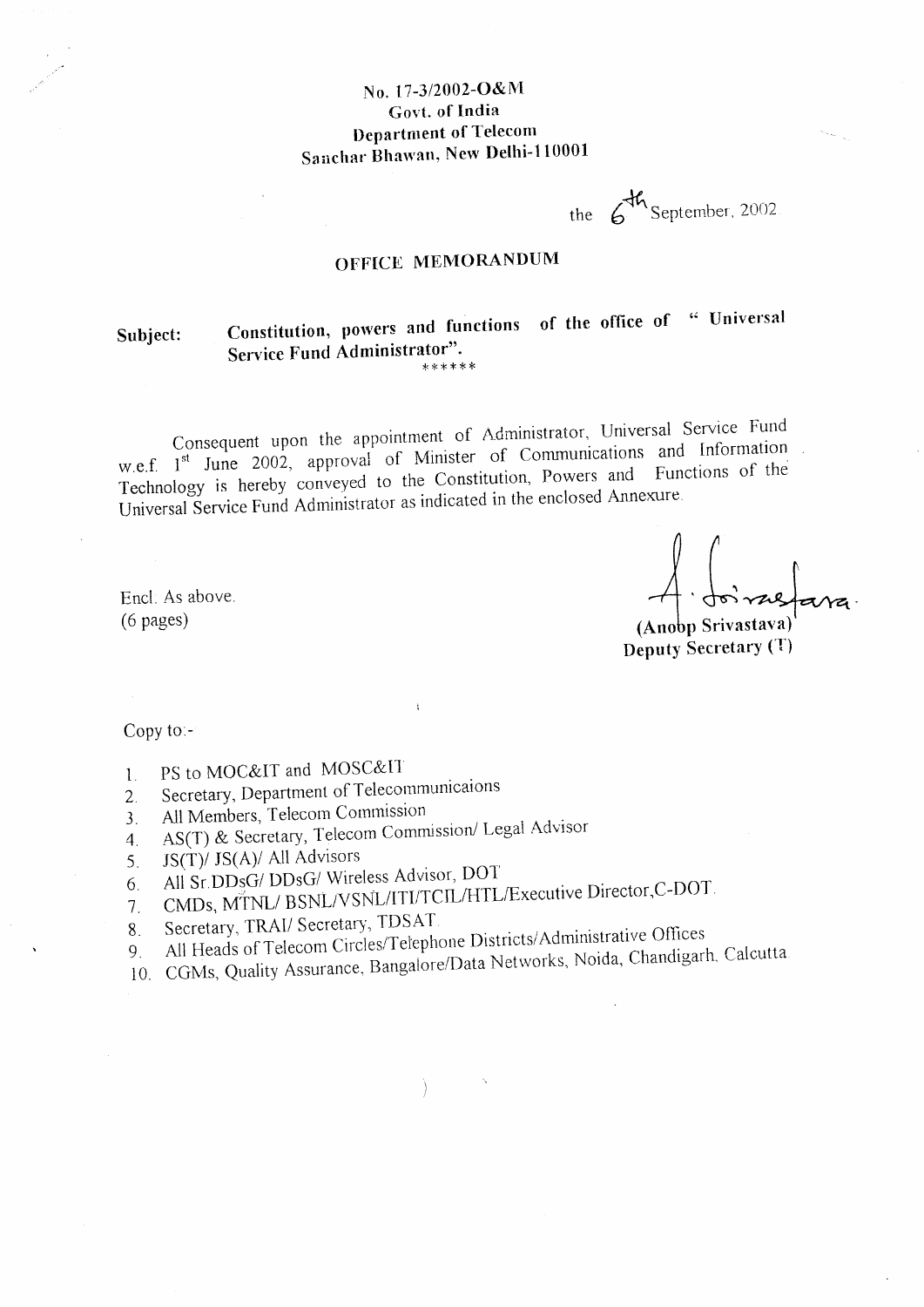- 11. CGM, ALTTC, Ghaziabad/Railway Electrification Project, Nagpur/ North-Eastern Task Force, Guwahati
- 12. CGM, Satellite Project, New Delhi
- 13. CGM, Telecom Stores, Calcutta
- 14 CGM ,T&D Circle, Jabalpur
- 15. DS(Admn)/Directors/ADsG/Under Secretaries etc
- 16. All Sections, DOT
- l7 . Secretary, Staff side, Departmental Council (JCM)
- 18 Secretary, Staff side, Office Council (JCM)
- 19. Director(Ol) for Hindi translation

to rustara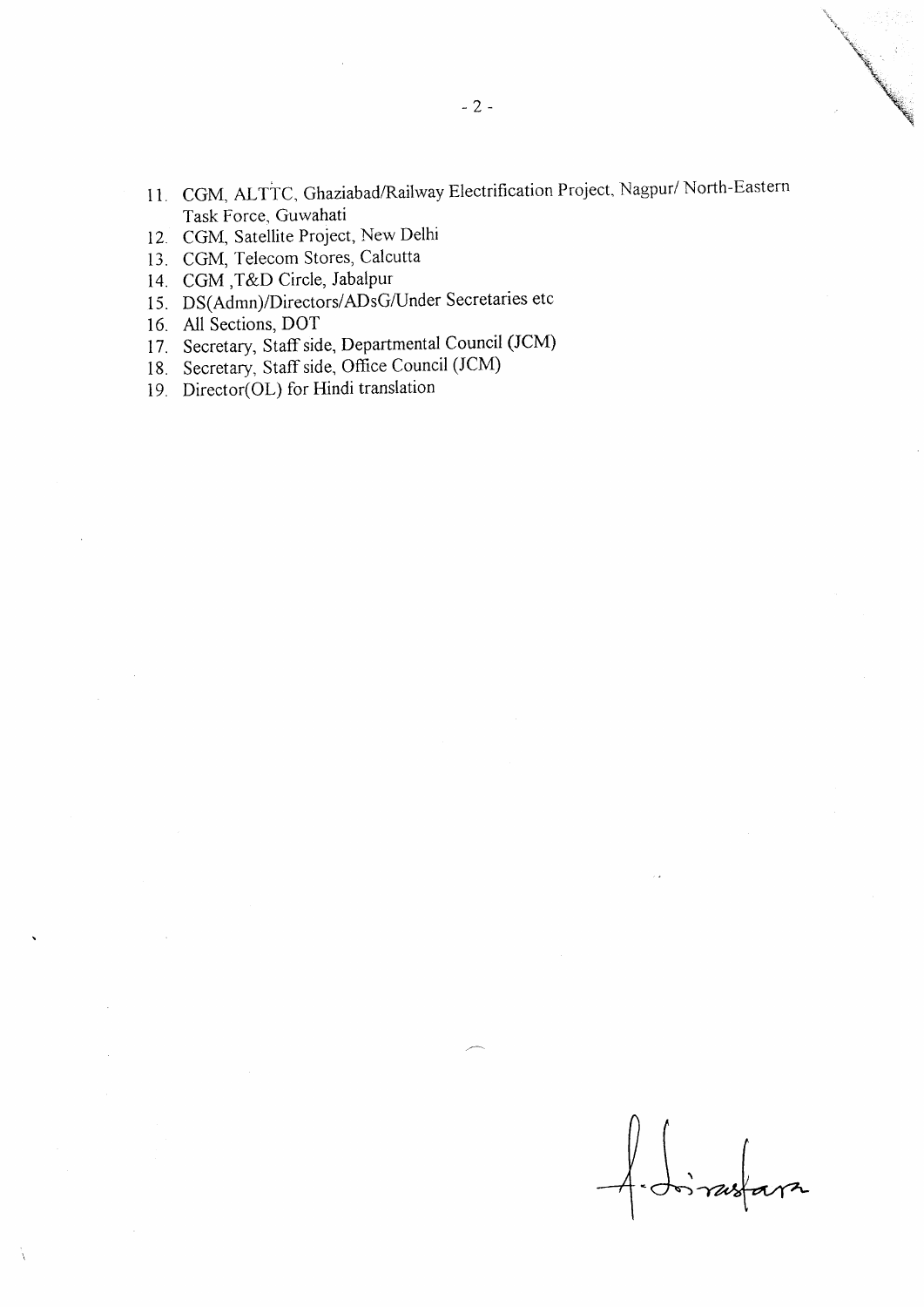# Constitution, Powers and Functions of the Universal Service Fund Administrator

The New Telecom Policy '99 envisaged provision of access to basic Telecom Services to all at affordable and reasonable prices. The resources for meeting the Universal Service Obligation (USO) were to be generated through a Universal Service Levy (USL), at a prescribed percentage of the revenue earned by the operators holding different type of licenses. Further, NTP '99 envisaged implementation of Universal Service Obligation for rural and remote areas through all Basic Service providers who were to be reimbursed from the funds collected by way of USL. Other service providers were also to be allowed to participate in USO provisioning subject to technical feasibility and were to be similarly reimbursed out of the funds of USL.

The Universal Service Support Policy (USSP) has come into effect from 1.4.2002 It has also been decided with the approval of the Prime Minister under Rule 12 of the Transaction of Business Rules to appoint an Administrator in the rank of Secretary to the Govt. of India, exclusively on full time basis for the implementation of Universal Service Support Policy. Accordingly the Administrator has aiso been appointed on 01 06 2002.

The Office of the Administrator will function as an Attached Office of Department of Telecom

 $\#$  doivertain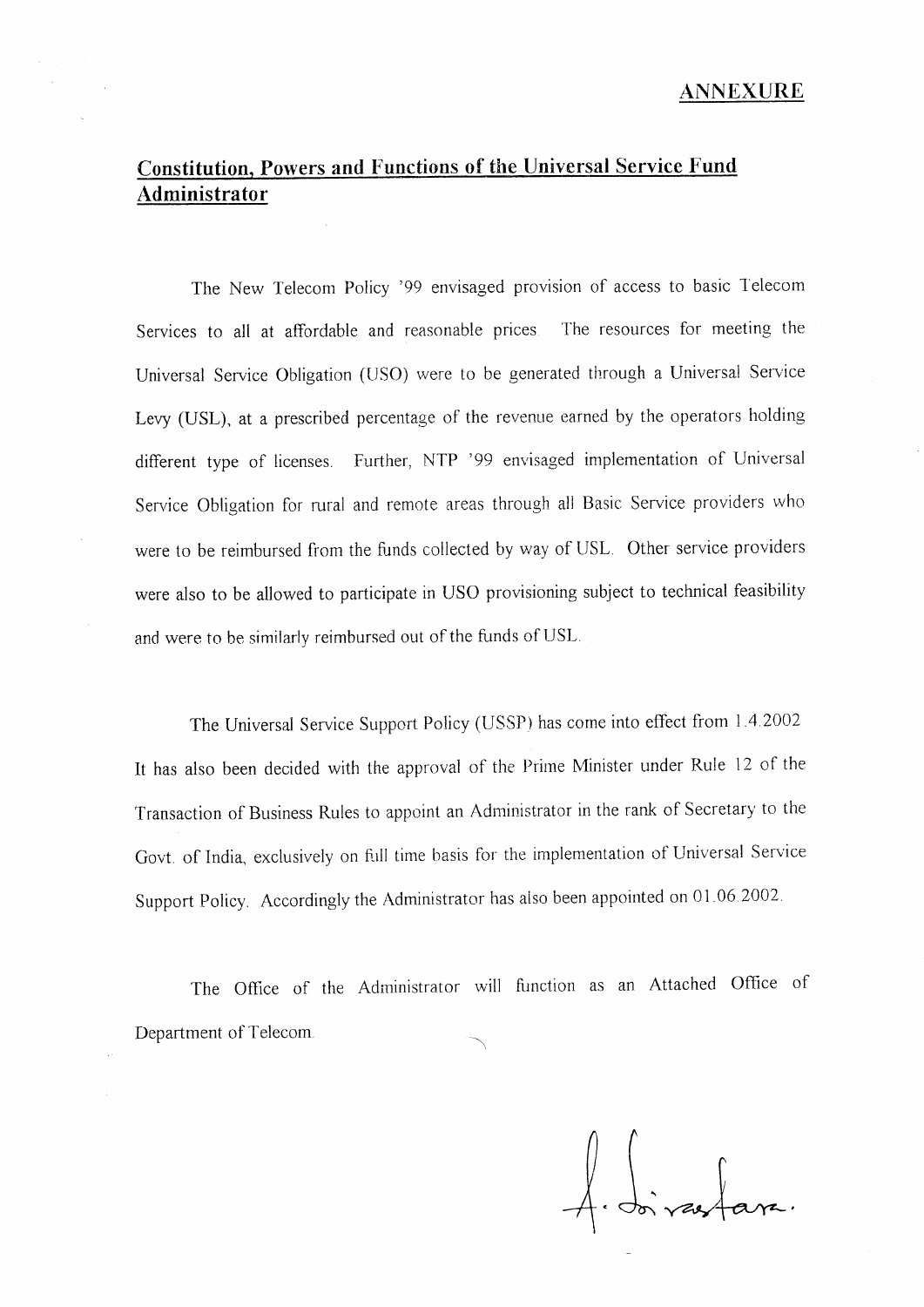#### **Constitution of the office of the Fund Administrator**  $2.$

- The office of the Administrator will consist of the Administrator and Deputy  $a)$ Administrators in SAG Scale, Directors from IP&TAFS, Gr. 'A' and ITS Gr.'A'. Other necessary staff in the Sr. Time Scale and JTS/Gr.'B' of the IP&TAFS and ITS services will function under the Deputy Administrator/Directors. The Deputy Administrators will be placed directly under the control of the Administrator. Cadre control of ITS/IP&TAFS will however, continue to be with the respective Cadre Controlling authority
- There will be an Inter-Ministerial Advisory Committee chaired by the  $b)$ Administrator and appointed with the approval of Minister of Communications and Information Technology, consisting of officers not below the rank of Joint Secretary from the Ministry of Finance, Planning Commission, Ministry of Law, Department of Telecommunications. Telecom Regulatory Authority of India and professionals / experts in areas of Telecom, Finance, Economics and Management. The Committee will meet at such time and places as fixed by the Administrator.

#### **Functions** 3.

The Office of the Administrator shall be responsible for:

Implementation of the guidelines laid down by Government for providing a) Universal Service Support

A. Limbara.

 $-: 2:-$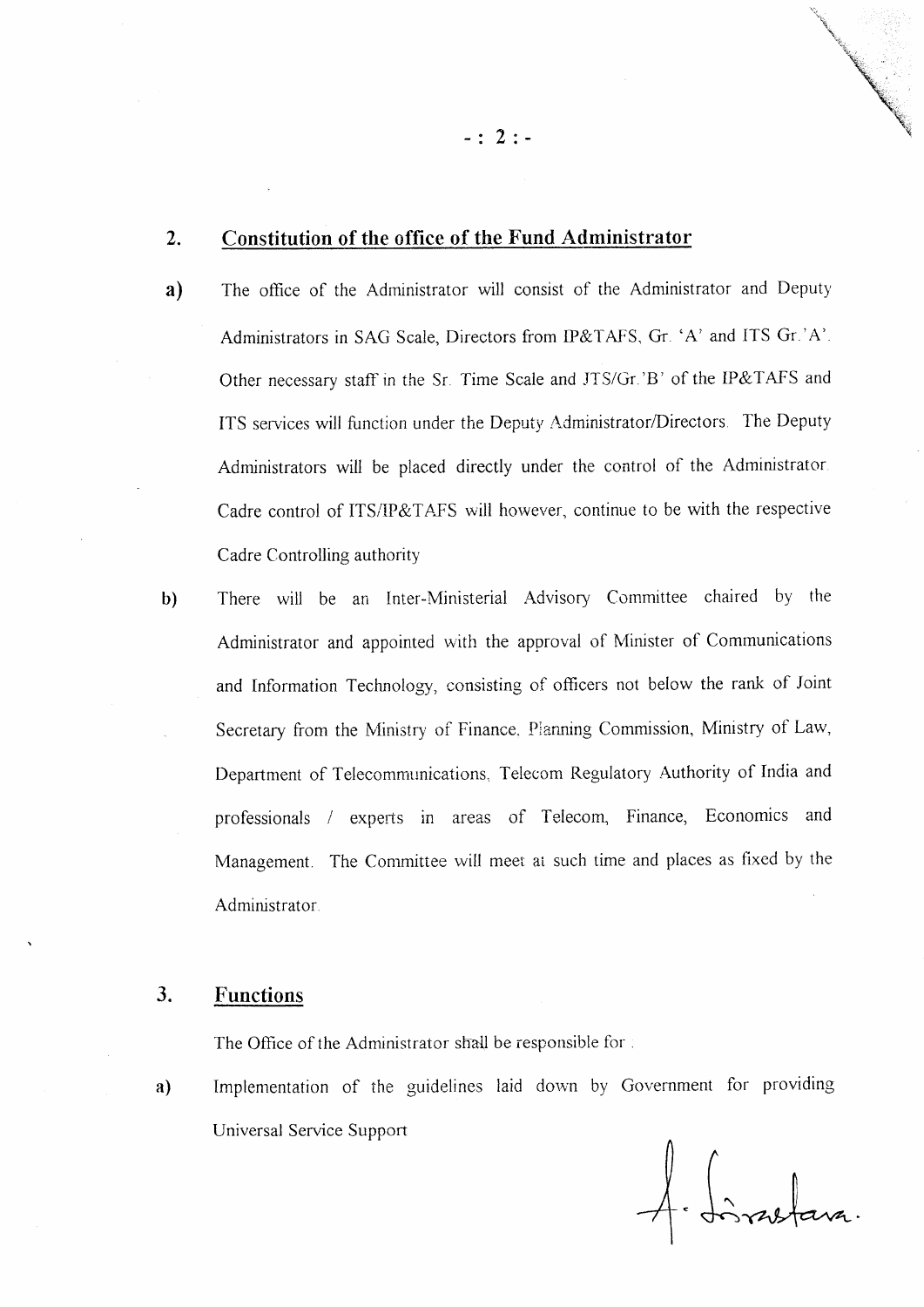- b) Suggesting such changes in policy as may be deemed necessary for implementation of Universal Service Support.
- c) Forecasting the requirement of Universal Service Funds for each financial year and obtaining approval of Government through Department of Telecom
- Ensuring that the prescribed Universal Service Levy is credited to the appropriate Universal Service Fund on a regular basis d)

#### Administrator 4.

- a) The Administrator shall have powers of Head of Departrnent and shall be reporting directly to the Minister of Communications and Information Technology. He shall be responsible for implementation of Universal Service Support in accordance with the guidelines iaid down by Government.
- $b)$ In regard to implementation of Universal Service Support Policy guidelines, the Administrator shall exercise the following powers, subject to the approval of Minister of Communications and Information Technology:-
- Formulation of benchmark costs i)
- Finalizing of bidding procedures/processes including relevant terms and conditions for this purpose. ii)
- Constitution of appropriaie evaluation and approval Committees for recommending successful bidders. iii)
- Issuing LOI to the successful bidder and finalising contracts / agreements iv)

A Soirastani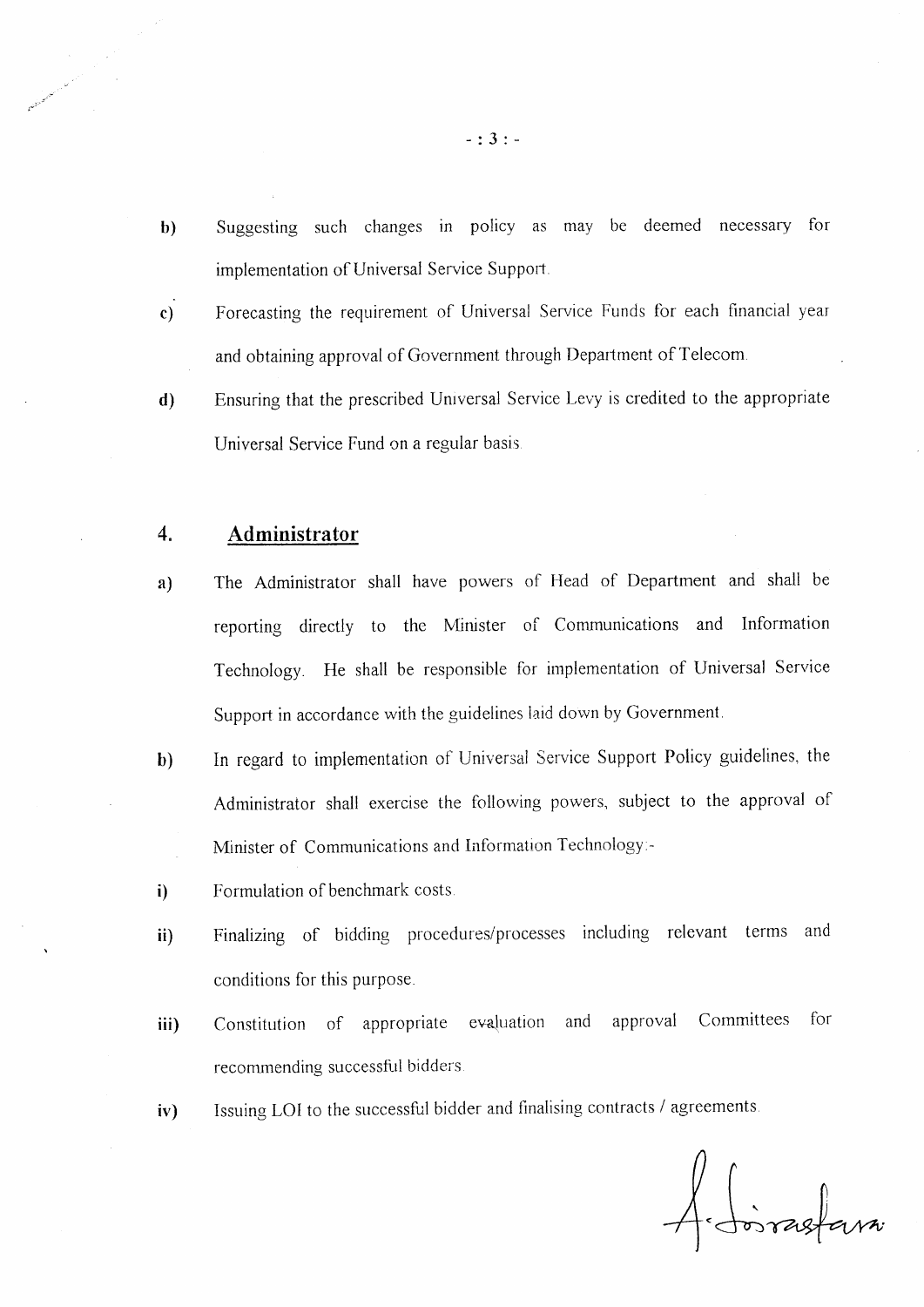5. All important matters of policy affecting License conditions of service providers will be dealt with in co-ordination and active consultation with Department of Telecom.

6. Within the overall approved budget and in accordance with contracts/agreements with successful bidders, the Adrninistrator shall have full powers for implementation of Universal Service Support Policy. However, ior operational, technical and financial matters, the Administrator may consult Departrnent of Telecom whenever deemed necessary

### 7. Rules of Business for Administrator:

The following rules are made for the convenient transaction of business:-The Administrator will

- a) Deal with broad policies and guiding principles for the administration of Universal Service Fund
- b) Review from time to time scope of USO and suggest such modifications therein to the Department of Telecom as may be deerned necessary
- c) To estimate the aggregate of the USO support requirement on an annual basis.
- d) Develop benchmark costs for providing VPT/PTIC/HPTIC/Rural DELs at given locations and other models for estimating the cost of providing such facilities based on optimal network engineering in SDCA.

 $\frac{1}{2}$ . Joines  $\sqrt{v}$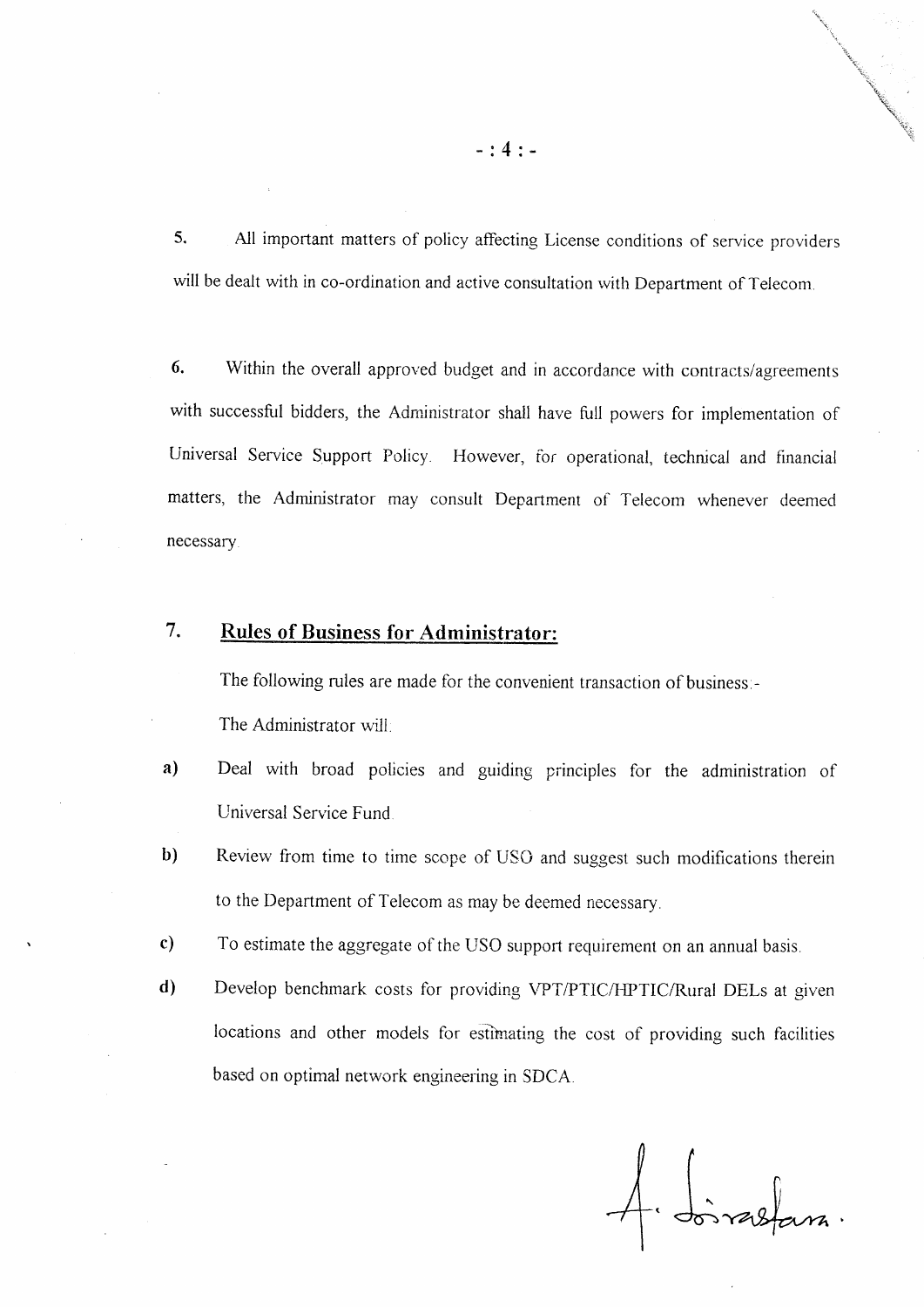- Recommend changes in rates of Universal Service Levy to Telecom Commission  $e)$ as and when deemed necessary.
- Settle claims of eligible Service providers after due verification and make f) disbursements accordingly from the USO Fund Specify relevant formats, procedures and financial data/records to be maintained and furnished by the various service providers.
- Evolve a mechanism for monitoring the performance of the successful bidders  $g)$ with reference to implementation of the contracts finalized with them.
- Appoint Consultants and Professional agencies for evolving benchmark cost and  $h)$ detailing bidding procedures and such other matter necessary for implementing Universal Service Support. Appointments and Remunerations of Consultants will be in accordance with the Guidelines / Rules of Department of Personnel and Training.
- Formulate contracts/agreements and have them executed for the purpose for the  $\ddot{\mathbf{i}}$ implementation of USO.

Other matters like collection of Universal Service Levy, Budgeting Parliamentary 8. Affairs will continue to be with the Department of Telecom under the existing arrangements.

For matters requiring legal verting/advice, services of Legal Advisor, Department 9. of Telecom would be available to the Administrator.

1. Loirestanc

Contract of the property of the contract of the contract of the contract of the contract of the contract of the contract of the contract of the contract of the contract of the contract of the contract of the contract of th